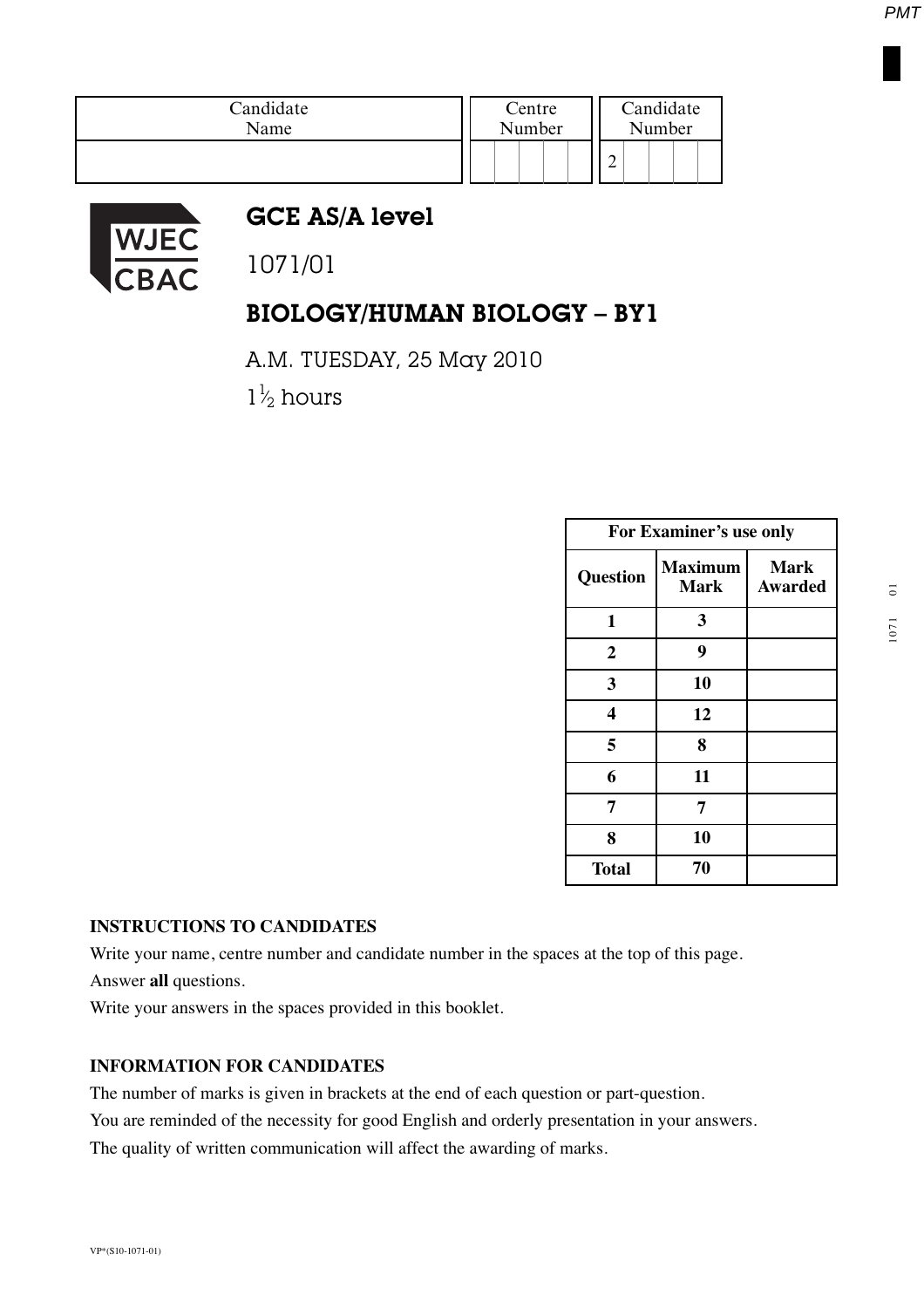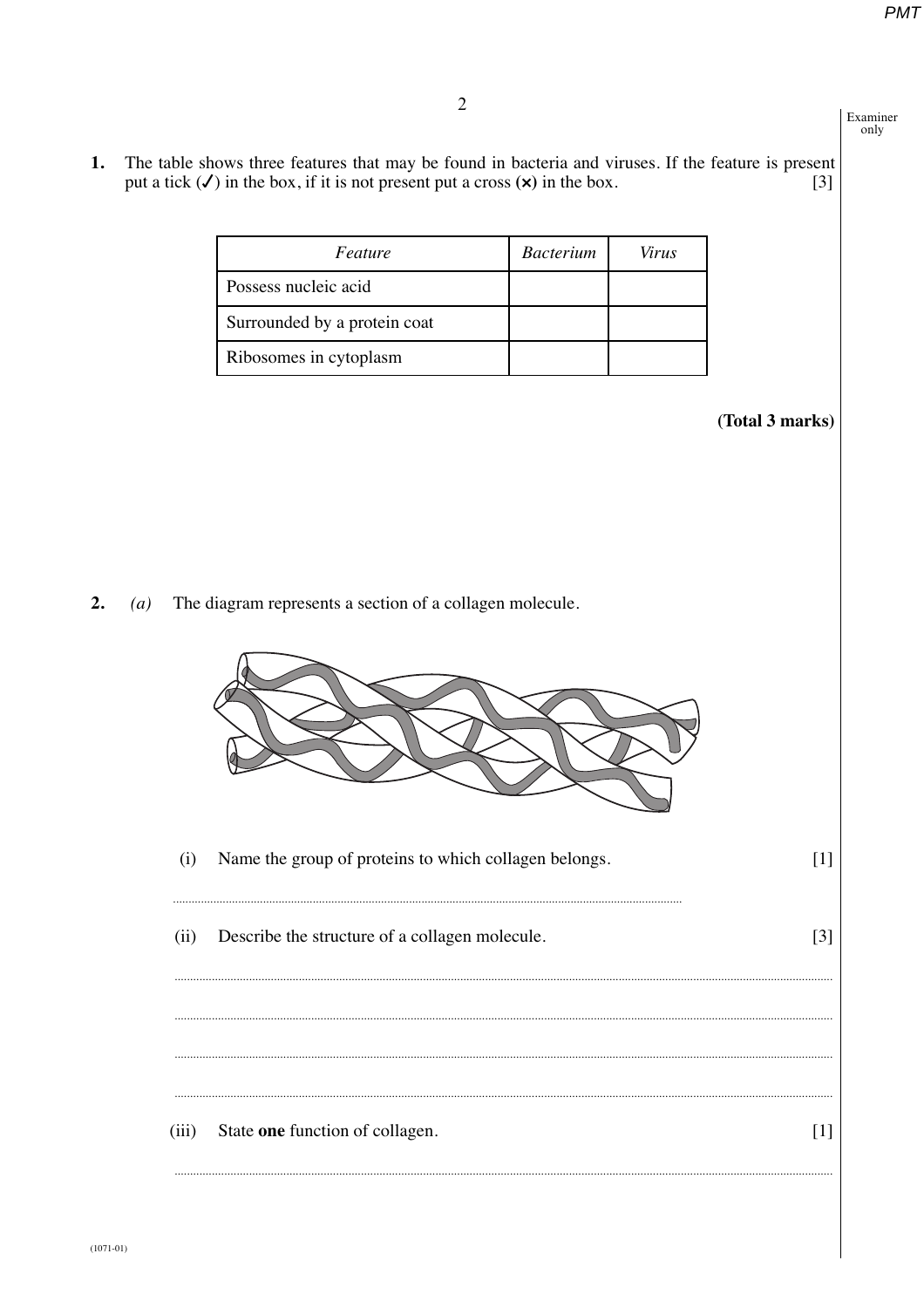Examiner only

 $(b)$ Haemoglobin belongs to another group of proteins called globular proteins. The diagram shows a molecule of haemoglobin.



Structure of haemoglobin

- Describe three differences between collagen and haemoglobin that you can see in the  $(i)$ diagrams.  $[3]$ 
	- $[1]$

Name one *other* type of globular protein.  $(ii)$ 

(Total 9 marks)

Turn over.

 $0<sup>3</sup>$ 1071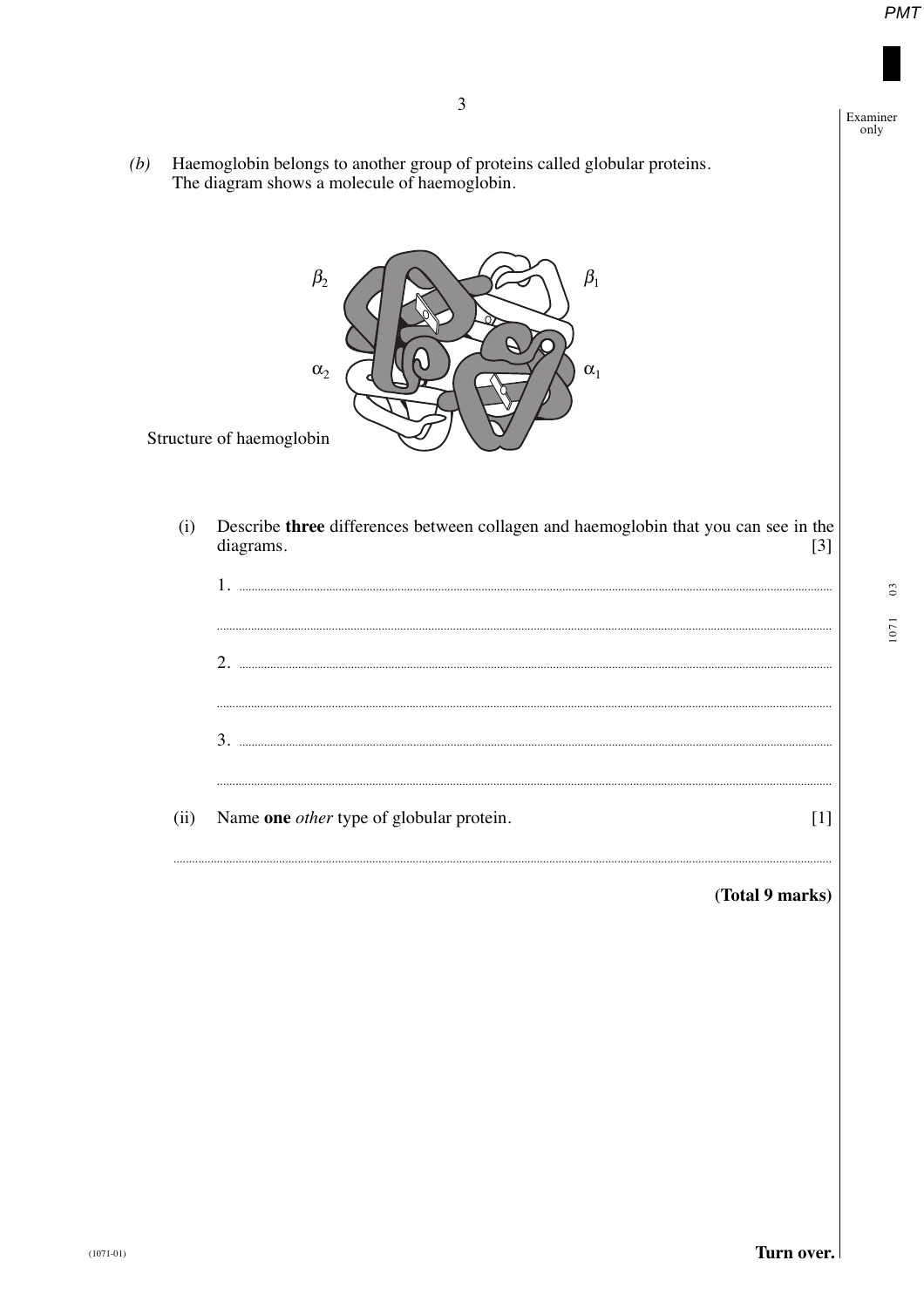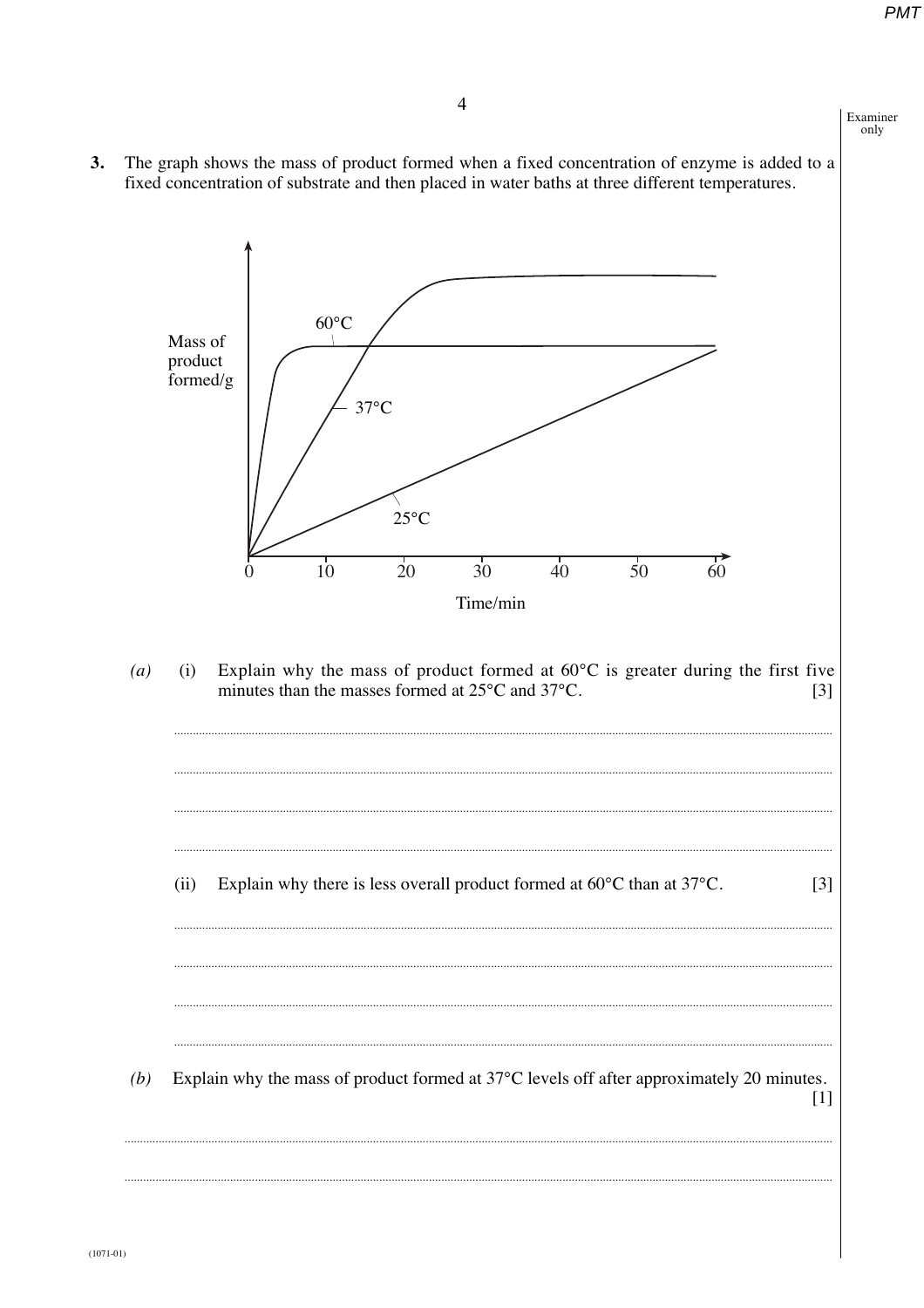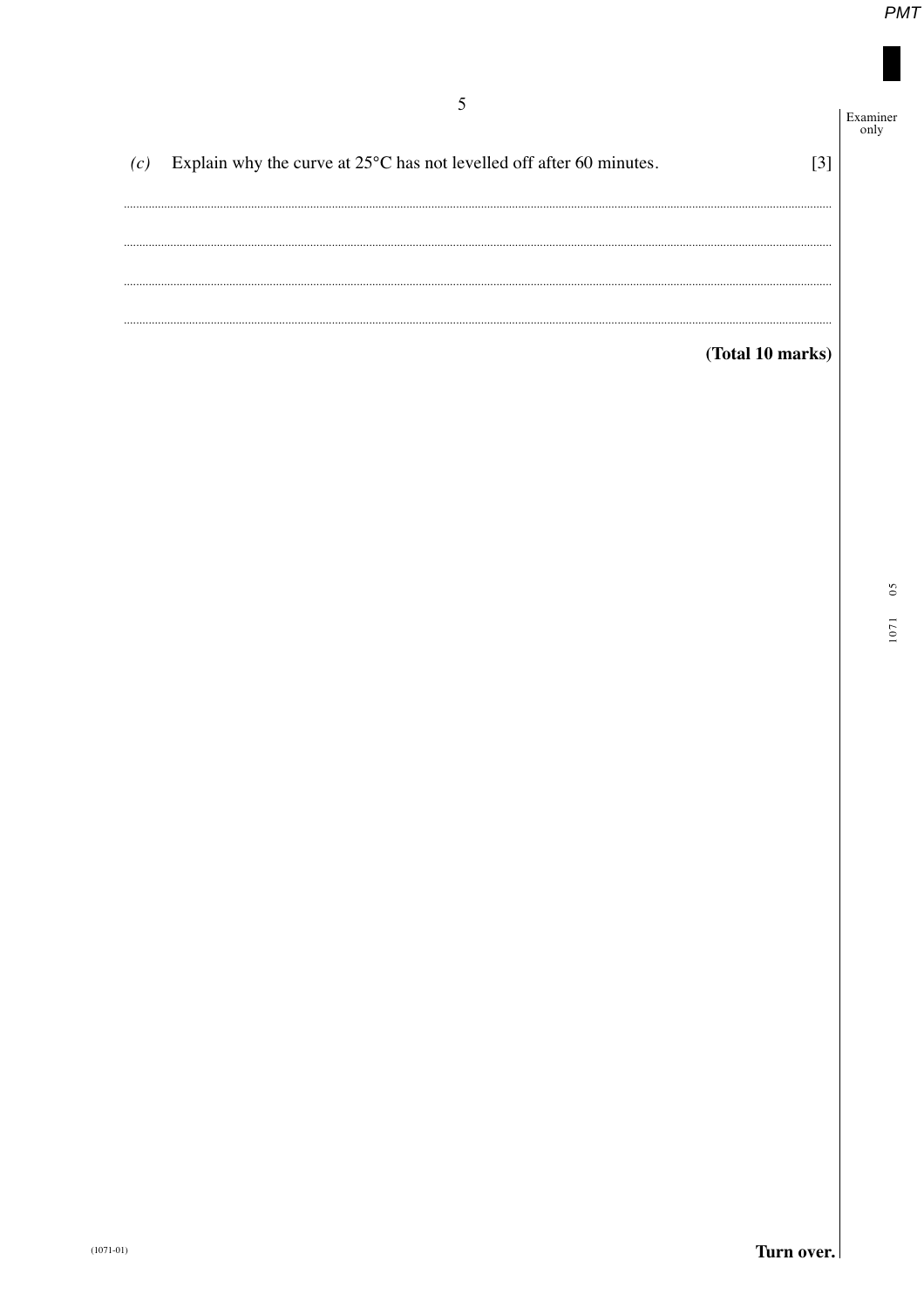Examiner only

 $\lceil 2 \rceil$ 

- The presence of glucose in a person's urine is an indication of diabetes. Glucose can be detected by  $\overline{4}$ . placing, into a sample of urine, a coloured plastic strip containing the immobilised enzyme, glucose oxidase. The strip changes colour if glucose is present. Describe two advantages of using immobilised enzymes.
	- Explain why this diagnostic method is not suitable for the accurate measurement of  $(ii)$ the concentration of glucose in the urine.  $\lceil 2 \rceil$
	- $(b)$ Another method used to measure glucose involves the use of a biosensor. The diagram below shows an enzyme electrode from a glucose biosensor.



 $(a)$ 

 $(i)$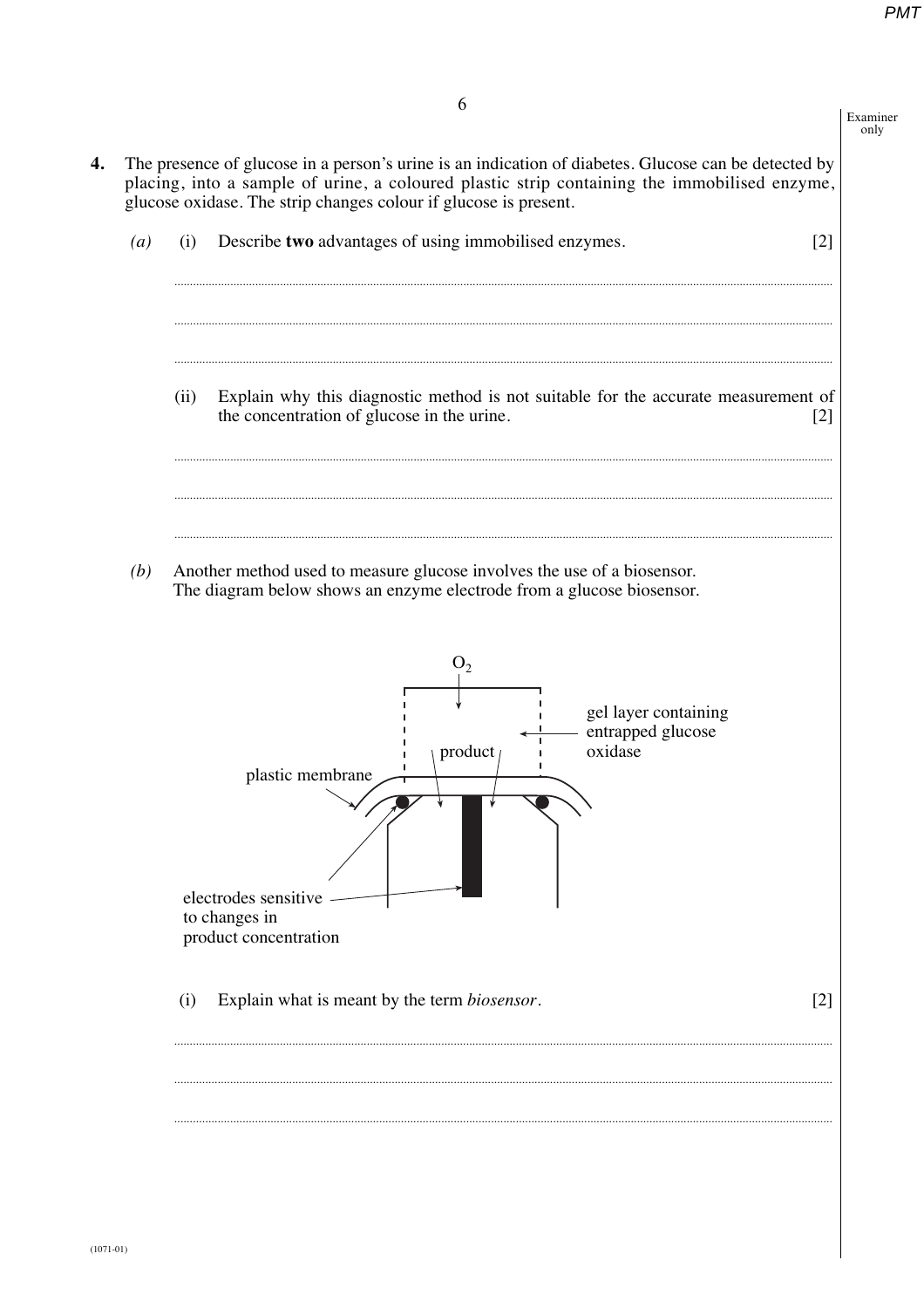

(Total 12 marks)

 $\overline{0}$ 1071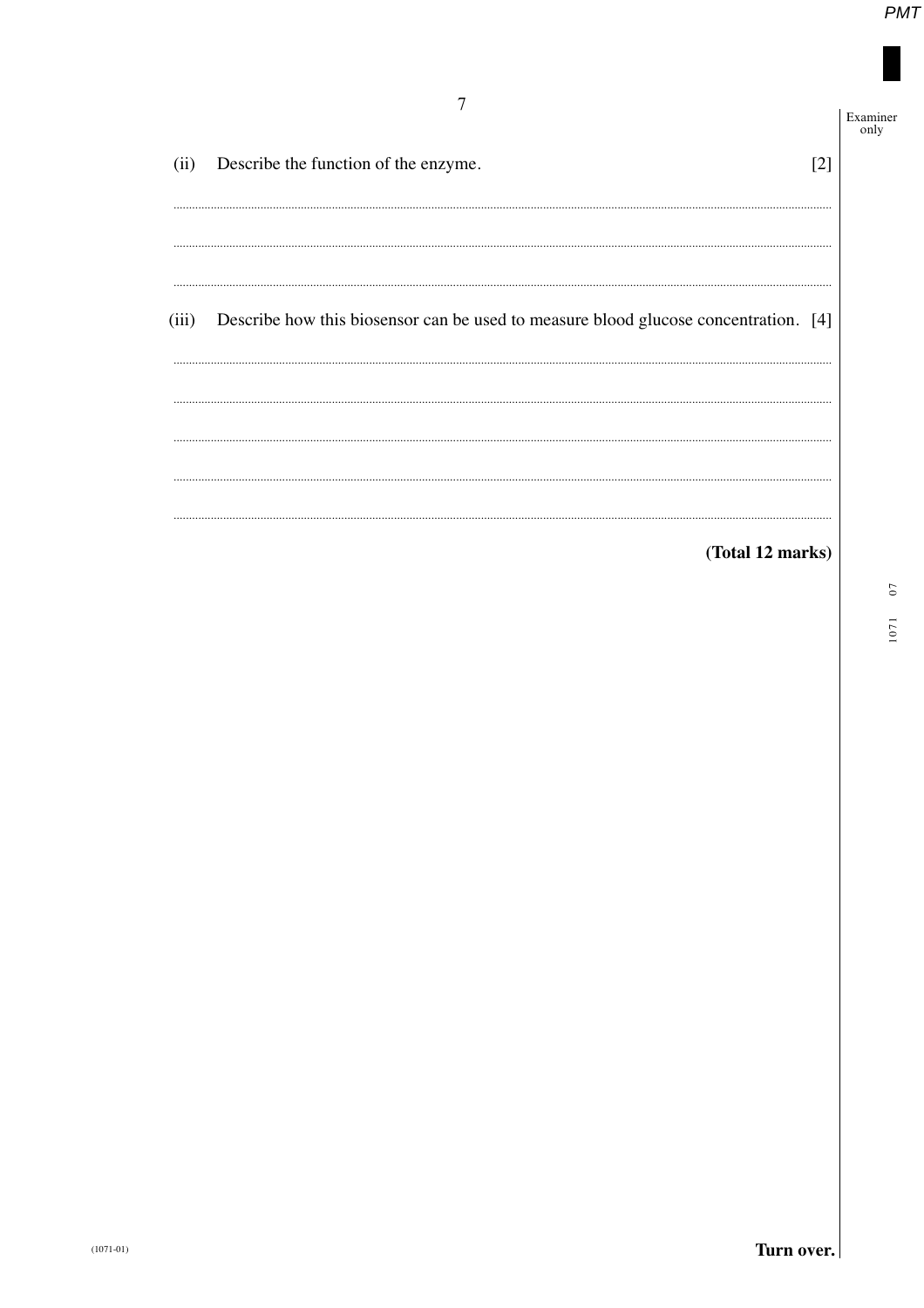- 8 Examiner only
- **5.** The diagrams show two cells **X** and **Y**, drawn to the same scale. Cell **X** is a secretory cell. Cell **Y** is involved in absorption.



*(a)* Complete the table by describing **three** ways in which the structure of cell **X** differs from the structure of cell **Y**. [3]

| Structural component of cell $X$ | Structural component of cell Y |
|----------------------------------|--------------------------------|
|                                  |                                |
| 2                                |                                |
| 3                                |                                |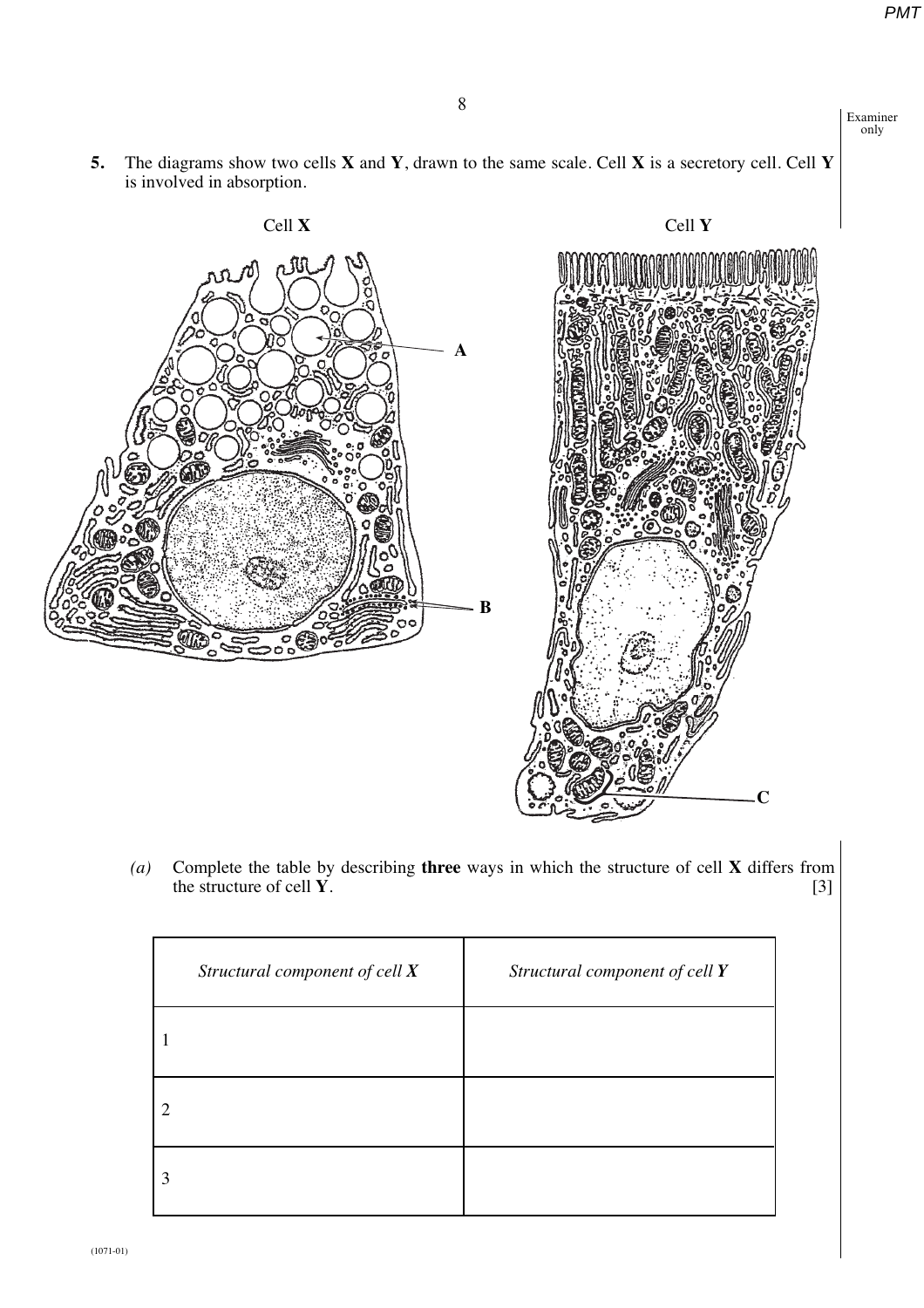|     | 9                                                                                                             | Examiner<br>only |
|-----|---------------------------------------------------------------------------------------------------------------|------------------|
| (b) | Explain how the labelled structures help each cell to carry out its function.<br>$[3]$                        |                  |
|     | $\mathbf A$                                                                                                   |                  |
|     |                                                                                                               |                  |
|     | B                                                                                                             |                  |
|     | $\mathbf C$                                                                                                   |                  |
|     |                                                                                                               |                  |
| (c) | For cell X, name and describe the process by which secretory products are passed out of the<br>cell.<br>$[2]$ |                  |
|     |                                                                                                               |                  |
|     |                                                                                                               |                  |
|     | (Total 8 marks)                                                                                               |                  |
|     |                                                                                                               |                  |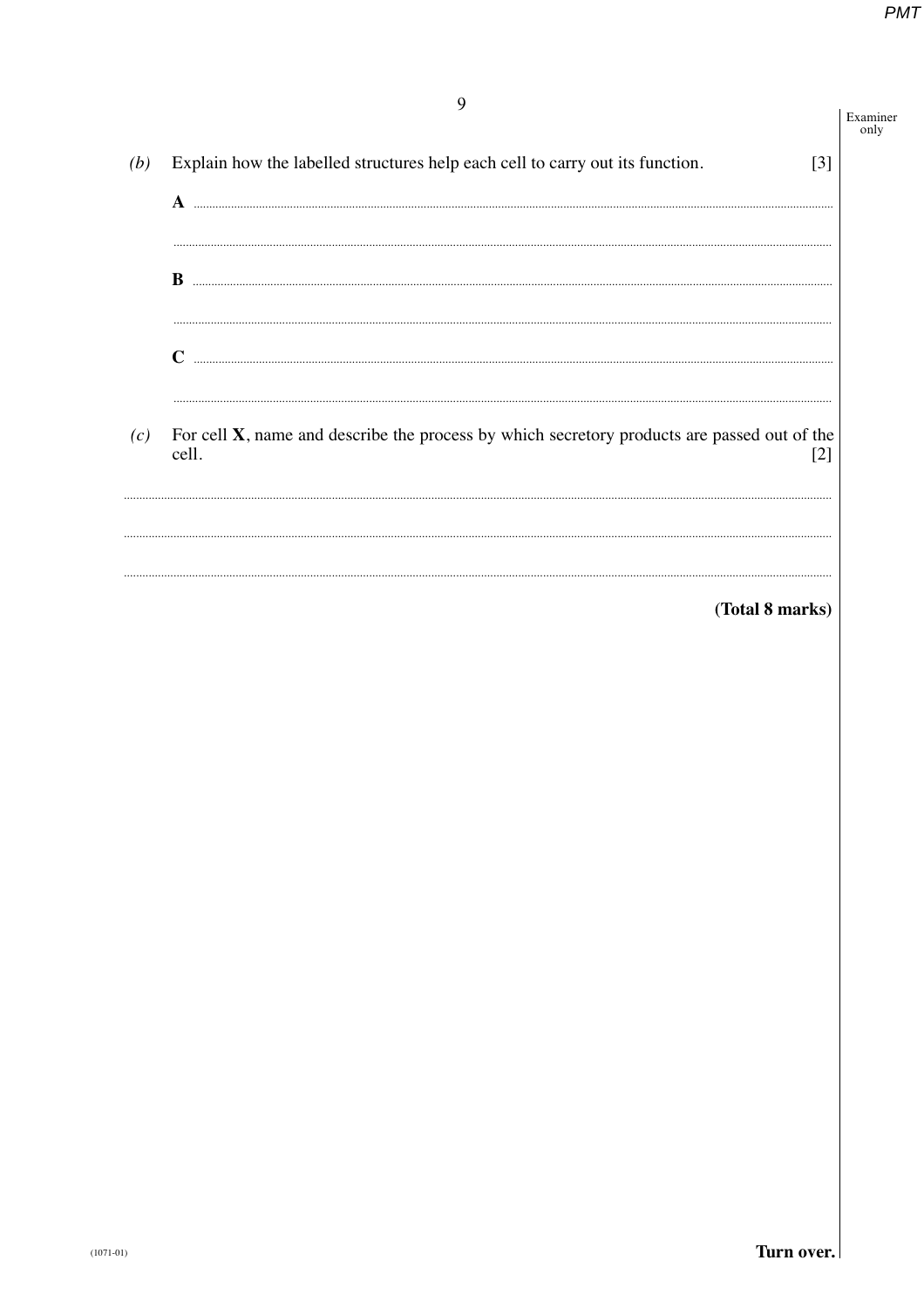Examiner only

 $[1]$ 

 $\lceil 2 \rceil$ 

#### (a) Name the cell organelle which is the site of energy release in a mammal. 6.

The table shows figures from the respiration of carbohydrate and lipid in a mammal.  $(b)$ 

| Energy source | Energy released /<br>$kJg^{-1}$ food | Metabolic water<br>produced / $gg^{-1}$ food | Oxygen consumed /<br>$dm^3g^{-1}$ food |
|---------------|--------------------------------------|----------------------------------------------|----------------------------------------|
| Carbohydrate  | 17.2                                 | 0.56                                         | 0.83                                   |
| Lipid         | 38.9                                 | 1.07                                         | 2.02                                   |

- With reference to the figures in the table, state one advantage and one disadvantage  $(i)$ of storing lipid rather than carbohydrate.  $\lceil 2 \rceil$ 
	- $[2]$
- $(ii)$ Suggest two *other* reasons why mammals store lipids.
	-
- The potato contains stored starch and protein.  $(c)$ 
	- $(i)$ State two uses for the protein in the growing potato plant.
		-
	- The starch and protein must be hydrolysed before being used by the potato plant.  $(ii)$ Explain what is meant by the term *hydrolysed*.  $\lceil 2 \rceil$

| (iii) | Name the products resulting from the <b>complete</b> hydrolysis of: | [2] |
|-------|---------------------------------------------------------------------|-----|
|       |                                                                     |     |
|       |                                                                     |     |

(Total 11 marks)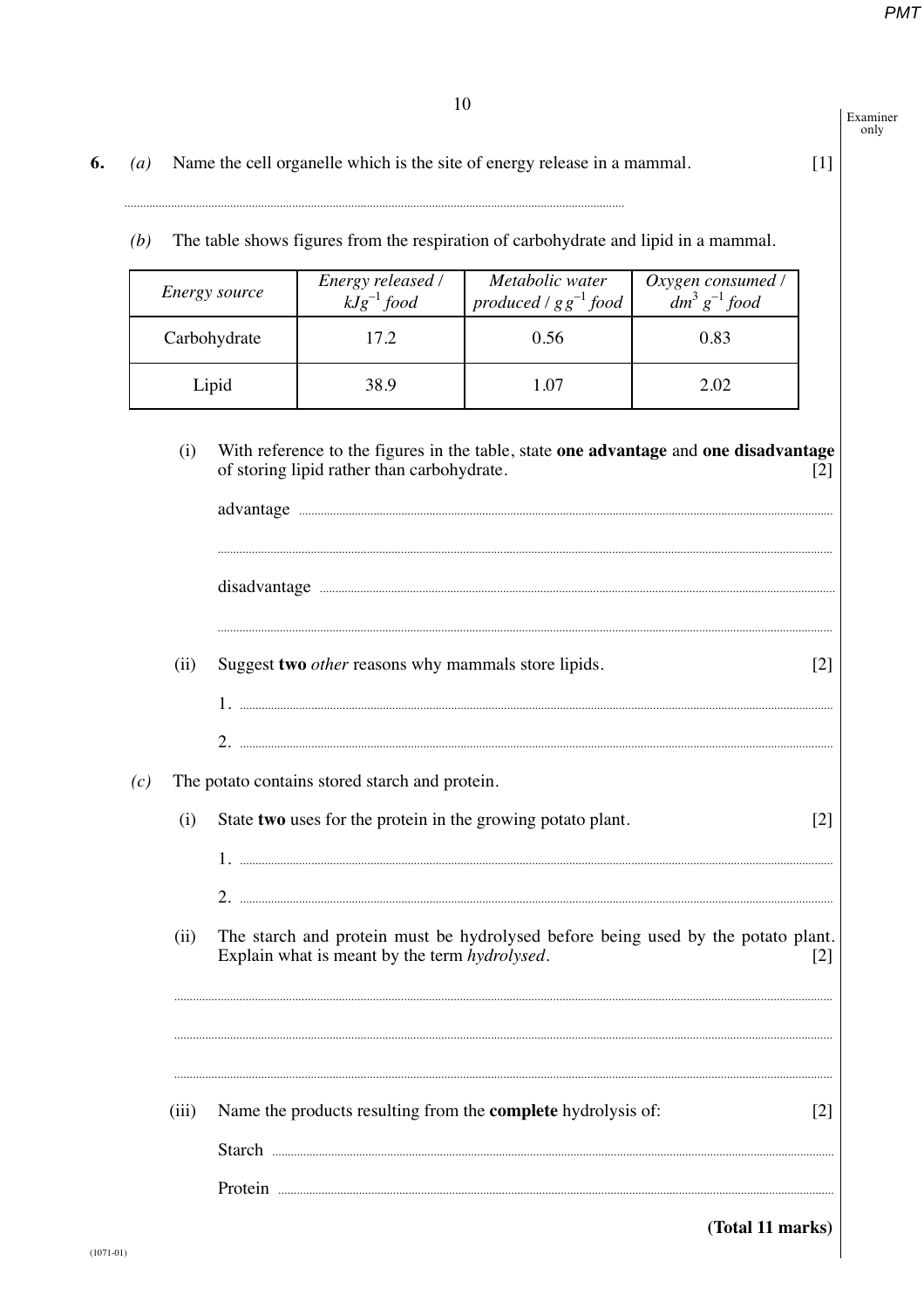Examiner only

 $[1]$ 

7. In an experiment  $1 \text{ cm}^3$  of blood was added to  $10 \text{ cm}^3$  of isotonic saline (salt) solution. To three separate test tubes,  $1 \text{ cm}^3$  of the blood was added to equal volumes of each of the following: distilled water, ammonium chloride solution with a water potential of  $-476kPa$  and glycerol solution with a water potential of -896kPa. The time taken for the red blood cells to burst (haemolysis) is shown in the table.

| Solution                   | Time taken for<br>haemolysis/s | $\Psi$ /kPa |
|----------------------------|--------------------------------|-------------|
| Distilled water            | 10                             |             |
| Ammonium chloride solution | 50                             | $-476$      |
| <b>Glycerol</b> solution   | 720                            | $-896$      |

#### Suggest one problem in performing any investigation using blood.  $(a)$  $(i)$

- Explain why haemolysis of the red blood cells occurred quickest when placed in
- $(ii)$ distilled water.  $\lceil 3 \rceil$ A sample of red blood cells were placed in a concentrated solution ( $\Psi$  -2000 kPa) of  $(b)$ sodium chloride. Draw a diagram to show the expected appearance of one of the blood cells after five minutes and explain its appearance.  $\lceil 3 \rceil$

(Total 7 marks)

Turn over.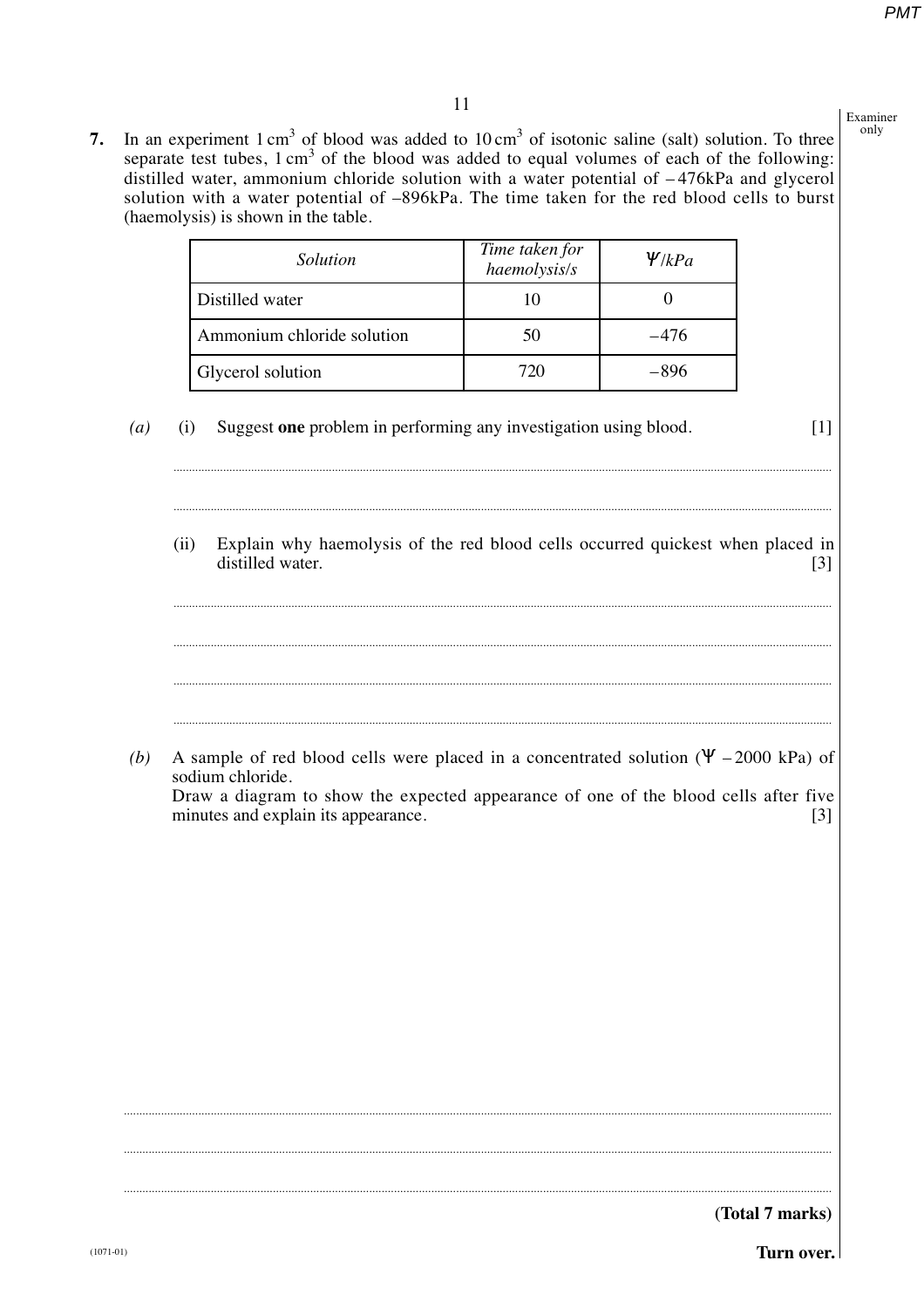|               |     | Answer one of the following questions.                                                                           |  |
|---------------|-----|------------------------------------------------------------------------------------------------------------------|--|
|               |     | Any diagrams included in your answer must be fully annotated.                                                    |  |
| Either, $(a)$ |     | Describe the events that occur during one complete cell cycle including mitosis, in<br>an animal cell.<br>$[10]$ |  |
| <b>Or</b>     | (b) | Describe the similarities and differences in the structure of amino acids and<br>nucleotides.<br>$[10]$          |  |
|               |     |                                                                                                                  |  |
|               |     |                                                                                                                  |  |
|               |     |                                                                                                                  |  |
|               |     |                                                                                                                  |  |
|               |     |                                                                                                                  |  |
|               |     |                                                                                                                  |  |
|               |     |                                                                                                                  |  |
|               |     |                                                                                                                  |  |
|               |     |                                                                                                                  |  |
|               |     |                                                                                                                  |  |
|               |     |                                                                                                                  |  |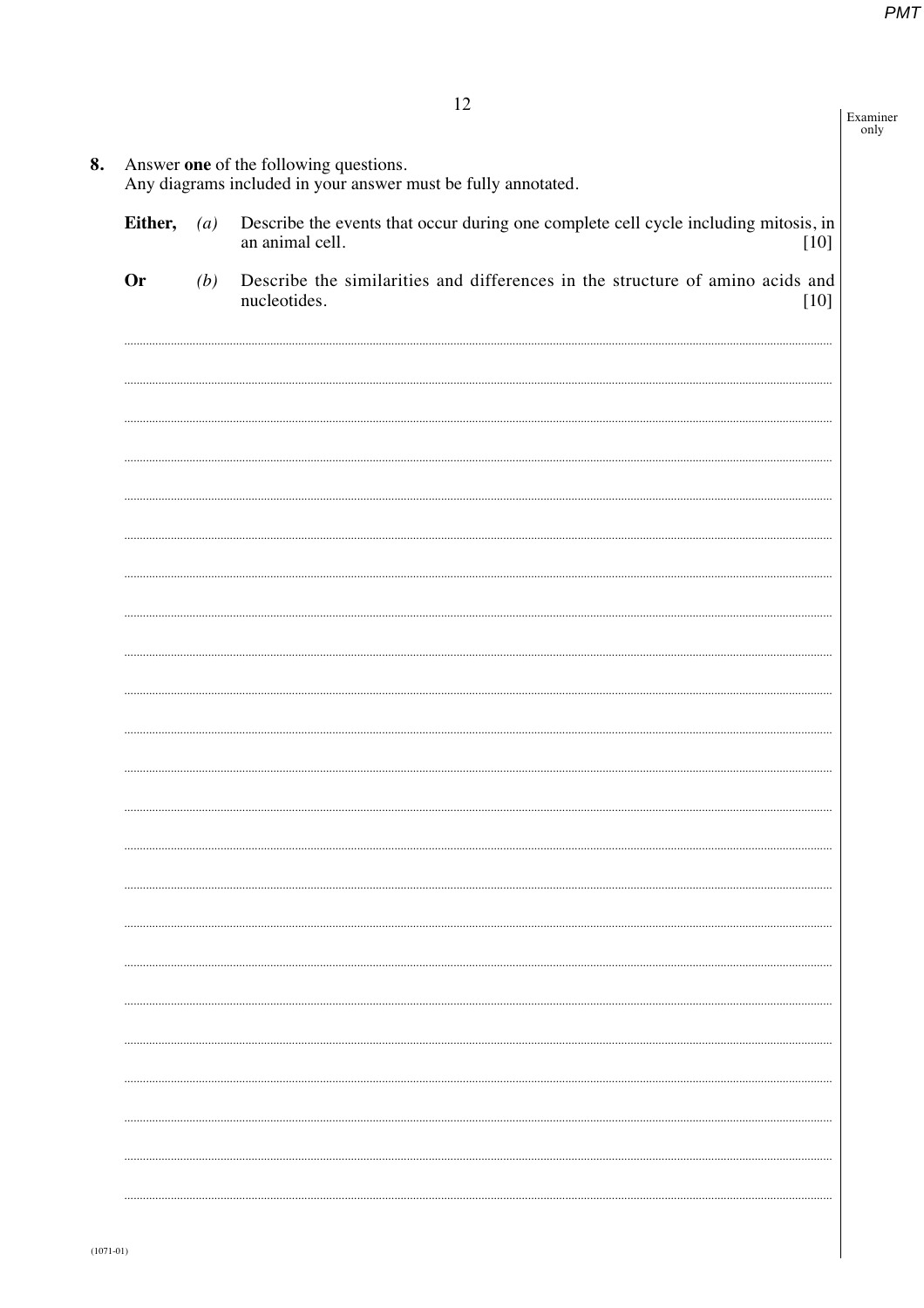| 13 | Examiner<br>only |
|----|------------------|
|    |                  |
|    |                  |
|    |                  |
|    |                  |
|    |                  |
|    |                  |
|    |                  |
|    |                  |
|    |                  |
|    |                  |
|    |                  |
|    |                  |
|    |                  |
|    |                  |
|    |                  |
|    |                  |
|    |                  |
|    |                  |
|    |                  |
|    |                  |
|    |                  |
|    |                  |
|    |                  |
|    |                  |